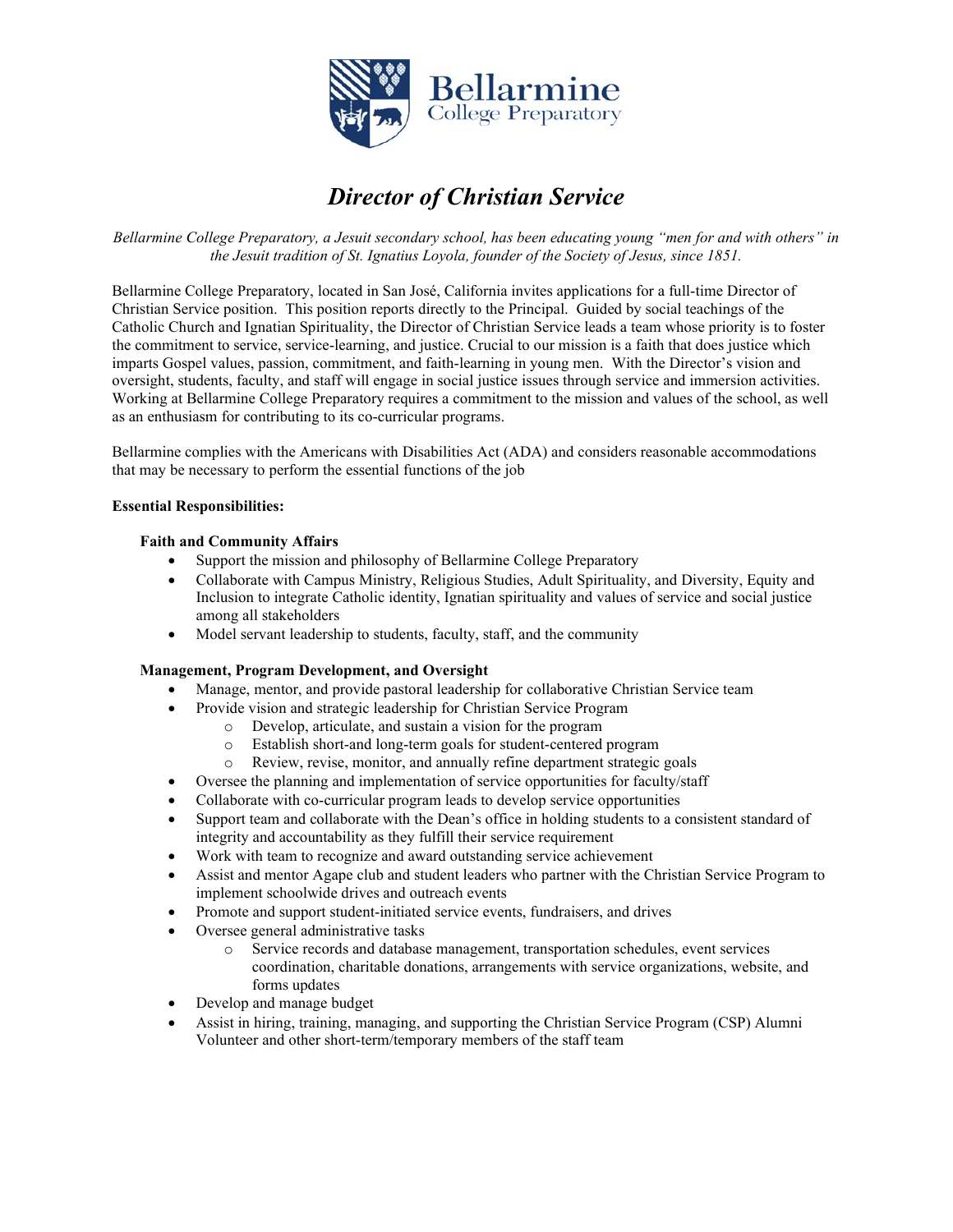

## **Program Implementation**

- Lead and oversee the annual service requirement for all students
- Oversee and support the Asst. Director of Immersions in creating and implementing immersion trips and related programming
- Create, enhance, and implement service-learning opportunities, days of service, immersions, justice advocacy work, reflections and integration opportunities in an age-appropriate scope and sequence
- Provide formation and ministerial training for all who engage in service opportunities
- Support and develop student leadership in matters related to service, advocacy, and justice work

# **Public Relations and Communications**

- Create, cultivate, nurture, and sustain a supportive and mutualistic relationship with community partners
- Communicate with students, parents, faculty/staff regarding Christian Service, immersion and servicelearning opportunities and events
- Work with Communications staff to create timely announcements, articles, and promotions for the service and immersion programs and related events

# **Liaisons and Other Responsibilities**

- Maintain and pursue positive working relationships and face-to-face connections with all internal (Bellarmine Mothers' Guild, Bellarmine Dads' Club and Bellarmine Alumni liaisons) and external contacts (local Catholic schools), including local service organizations and leaders in justice
- Attend and actively participate with regional and national JSN initiatives, meetings, events, and cohort gatherings, as well as attend Bay Area service and social justice ministry gatherings
- Collaborate with Jesuits West schools on service and justice initiatives and events
- Serve as a member of the Silicon Valley Safe Park network and host an annual safe park program on campus
- Serve on school committees at the request of the administration
- Perform or manage other duties and/or projects as assigned

## **Minimum Qualifications/Skills:**

- Bachelor's degree and five years working in a Jesuit high school, Catholic High School, or private high school where community service was an integral part of the student and community experience
- Excellent verbal and written communication skills, including the ability to express oneself clearly and concisely, and successfully interact with external and internal constituents.
- Strong presentation skills
- Strong organizational skills
- Ability to work effectively with students and staff at all levels, displaying a positive attitude, demonstrating presence and self-confidence, and exhibiting motivation and drive.
- Working knowledge and proficiency with Microsoft Office applications, and the ability to operate all other applicable software
- Proven innovator, self-directed with proven ability to assume responsibility, work independently, and move work/projects to completion with minimal supervision.
- Ability to prioritize and complete tasks/assignments/projects/ within established time frames, including the ability to stay focused and manage multiple concurrent projects/events/activities simultaneously
- Maintenance of a valid California driver's license and acceptable driving record, in order to drive to and from off-site meetings, activities, and events; or the ability to use other means of transportation to attend such meetings, activities, and events
- Ability to perform the job safely with respect to others, property, and individual safety